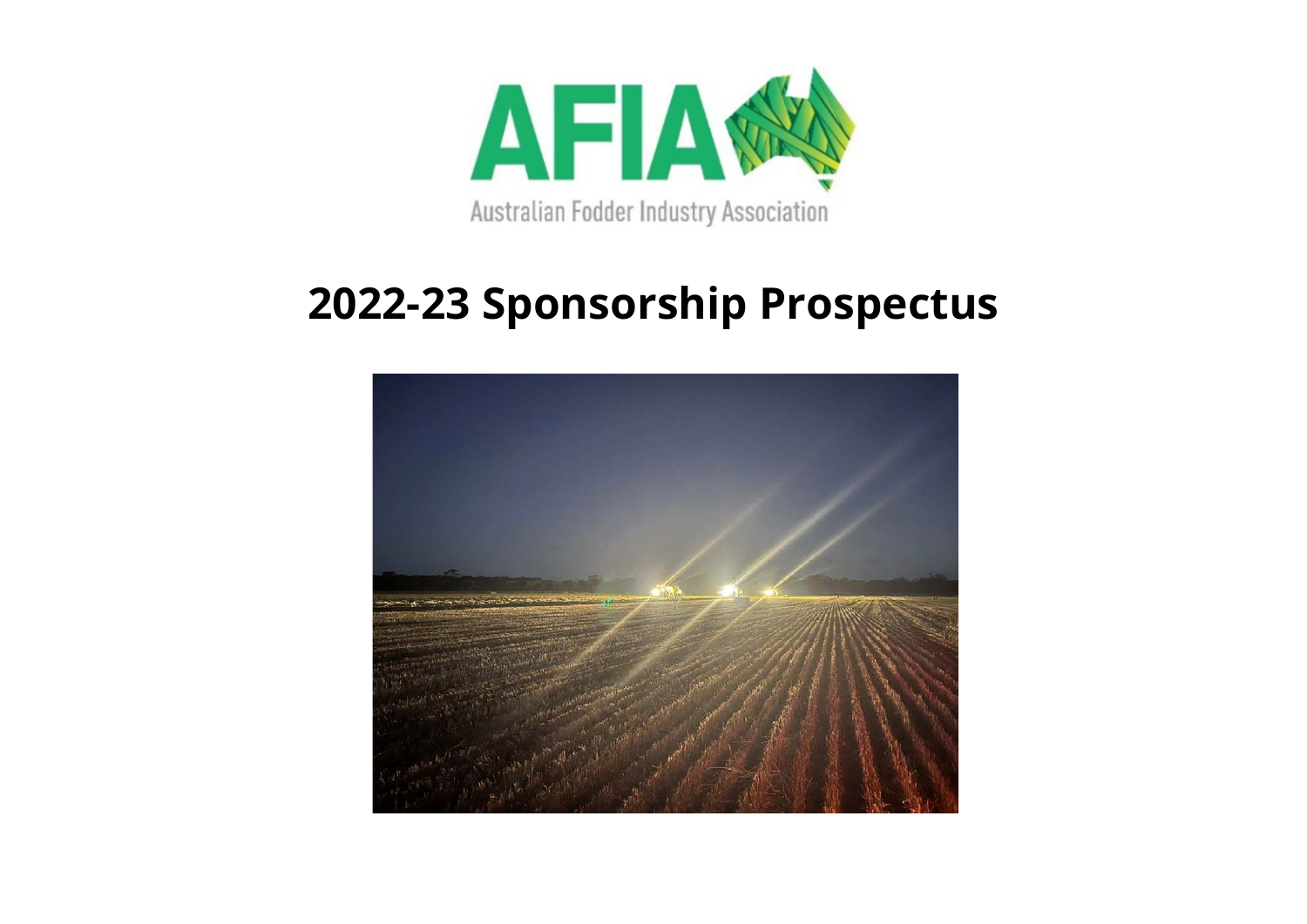## **Why partner with AFIA?**

The Australian Fodder Industry Association (AFIA) is the **peak body** for the Australian fodder industry. We **connect the entire supply chai**n – from seed to feed.

In 2021, AFIA celebrated its 25-year anniversary. Since its establishment in 1996, AFIA has supported the **growth of the fodder sector** through:

- Hosting events to support connections, learning and information sharing.
- Engagement in research and development (R&D) priorities.
- The generation and analysis of industry data.
- Industry advocacy to ensure a positive operating environment both locally and globally.

The Australian fodder industry underpins many Australian agriculture sectors – dairy, livestock, horticulture and intensives industries – in addition to having a strong focus on growing its export market.

Partnering with AFIA provides **access and a direct conversation** to fodder producers, supply chain participants, endusers, and industry and government decision makers.

The Australian Fodder Industry Association is looking forward to an industry reunion after two COVID-impacted years hindering our ability to host face-to-face events. Our 2022-23 year will see the return of the National Fodder Conference to be held in Toowoomba from 25-27 July 2022, and the National Fodder Festival in March 2023. We look forward to you joining us for these events and working with you over the year ahead.

#### **Connect – Support – Improve. Together we will grow our industry.**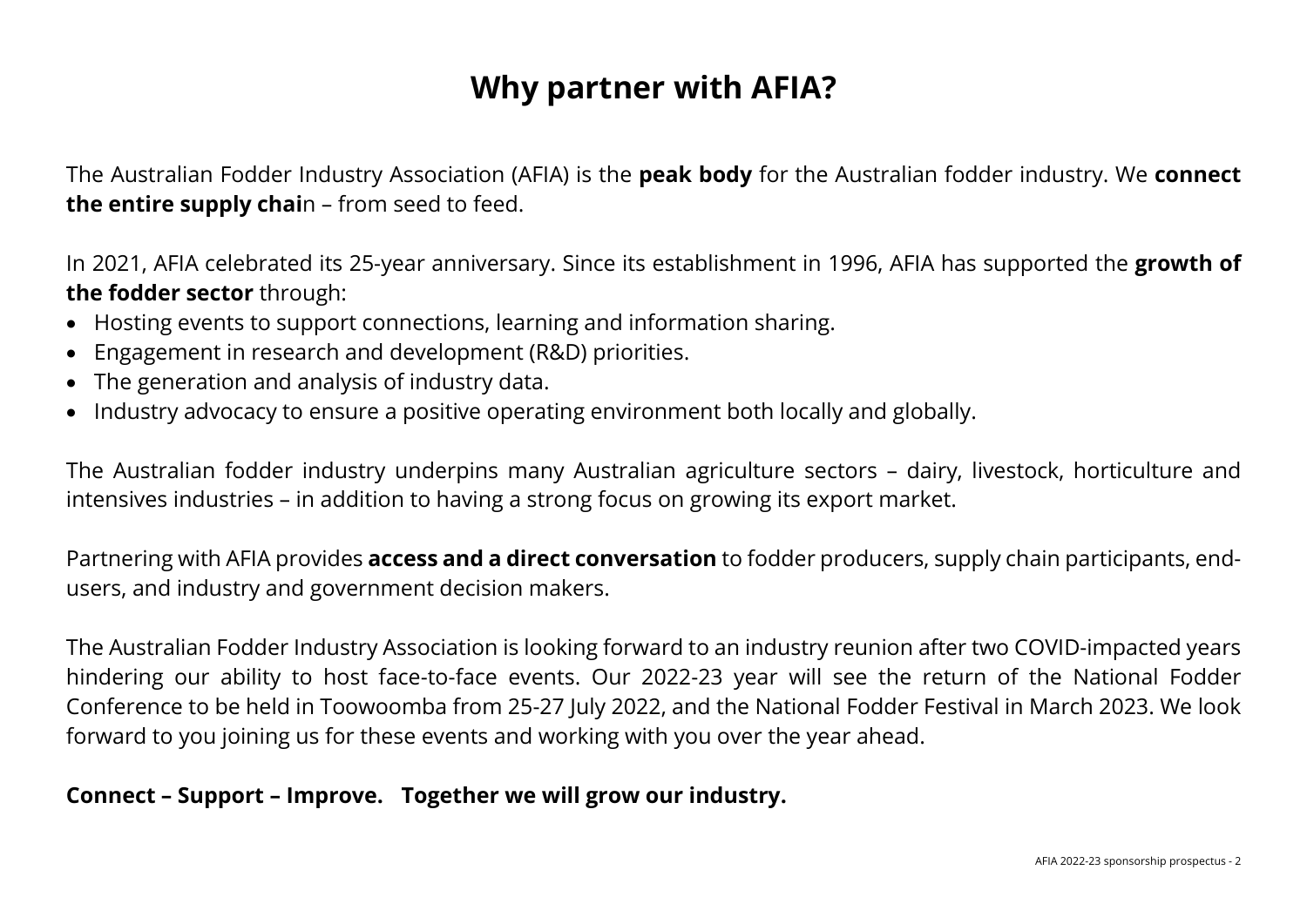### **2022-23 corporate sponsorship packages (1 April 2022 – 31 March 2023)**

| <b>STANDARD SPONSORSHIP PACKAGES</b><br>(Sponsors will be invoiced in March 2022. All figures are exclusive of GST)                                |            | <b>Silver</b><br>\$10,000 | <b>Bronze</b><br>\$4,000 |
|----------------------------------------------------------------------------------------------------------------------------------------------------|------------|---------------------------|--------------------------|
| Recognition                                                                                                                                        |            |                           |                          |
| Complimentary membership of AFIA                                                                                                                   |            | √                         | J.                       |
| Recognition of sponsorship/corporate logo on AFIA website                                                                                          |            | √                         |                          |
| Recognition of sponsorship/corporate logo on cover of AFIA magazine "Focus on Fodder" (produced in<br>hard copy and also placed on AFIA's website) |            | $\sqrt{}$                 | $\mathbf{v}$             |
| Recognition of sponsorship/corporate logo in AFIA e-news (12 email editions per year)                                                              |            | √                         |                          |
| Recognition of sponsorship/corporate logo on the 'partner's page' of AFIA's calendar                                                               |            | √                         |                          |
|                                                                                                                                                    |            |                           |                          |
| <b>Advertising and promotion</b>                                                                                                                   |            |                           |                          |
| Colour advertisement in AFIA's magazine "Focus on Fodder" (produced in hard copy and also placed on<br>AFIA's website)                             | Full page  | Half page                 | Quarter<br>page          |
| Colour advertisement in AFIA's 2022 calendar                                                                                                       | Full width | Half width                |                          |
| Product promotion slot on AFIA's website for a one-month period                                                                                    | 6 per year | 4 per year                | 2 per year               |
| Facebook and Twitter posts (sponsor to provide or suggest content)                                                                                 | 6 per year | 4 per year                | 2 per year               |
| Product feature in AFIA's monthly electronic newsletter (sponsor to provide content)                                                               | 3 per year | per year                  |                          |
| Mail out of product information flyer to AFIA database (at cost)                                                                                   | 1 per year | 1 per year                |                          |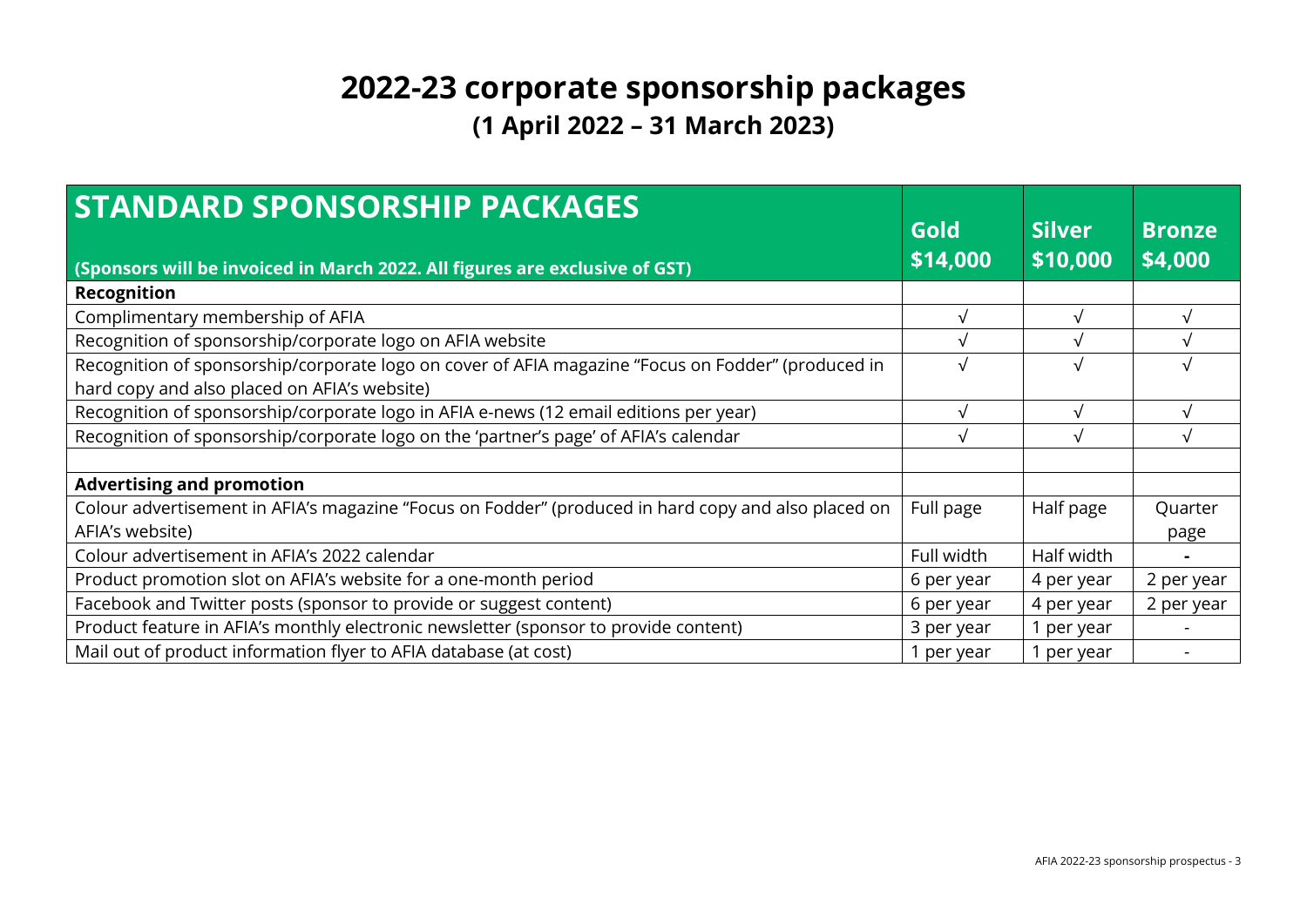| <b>PREFERRED PARTNER PACKAGES</b><br>*AFIA offers one preferred partnership per service category. These currently<br>cover construction, insurance, quality assurance and safety. | <b>Entitlement</b>                         |
|-----------------------------------------------------------------------------------------------------------------------------------------------------------------------------------|--------------------------------------------|
| (Preferred Partners will be invoiced in March 2022)                                                                                                                               |                                            |
| Recognition                                                                                                                                                                       |                                            |
| Complimentary membership of AFIA                                                                                                                                                  |                                            |
| Recognition of sponsorship/corporate logo on AFIA website                                                                                                                         |                                            |
| Recognition of sponsorship/corporate logo on cover of AFIA magazine "Focus on Fodder" (produced in                                                                                |                                            |
| hard copy and also placed on AFIA's website)                                                                                                                                      |                                            |
| Recognition of sponsorship/corporate logo in AFIA e-news (12 email editions per year)                                                                                             | √                                          |
| Recognition of sponsorship/corporate logo on the 'partner's page' of AFIA's calendar                                                                                              |                                            |
|                                                                                                                                                                                   |                                            |
| <b>Advertising and promotion</b>                                                                                                                                                  |                                            |
| Colour advertisement in AFIA's magazine "Focus on Fodder" (produced in hard copy and also placed on                                                                               | Entitlements vary depending on the         |
| AFIA's website)                                                                                                                                                                   | specific Preferred Partner 'service' area. |
| Colour advertisement in AFIA's 2022 calendar                                                                                                                                      | Those interested in Preferred              |
| Product promotion slot on AFIA's website for a one-month period                                                                                                                   | Partnership agreements, for current or     |
| Facebook and Twitter posts (sponsor to provide or suggest content)                                                                                                                | new 'service' areas, should contact AFIA.  |
| Product feature in AFIA's monthly electronic newsletter (partner to provide content)                                                                                              |                                            |
| Mail out of product information flyer to AFIA database (at cost)                                                                                                                  |                                            |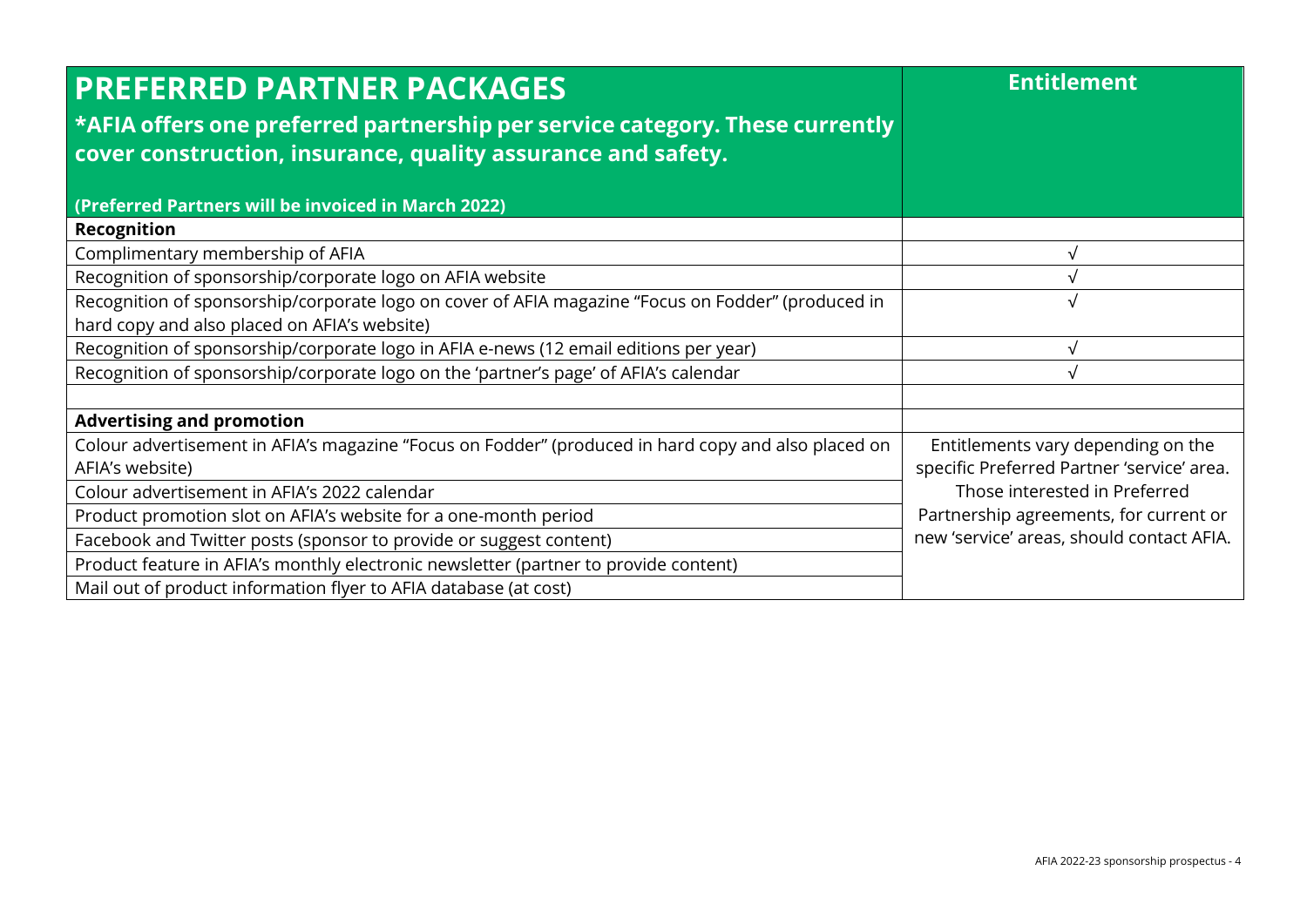| <b>2022 NATIONAL FODDER CONFERENCE*</b><br>Monday 25 to Wednesday 27 July, Toowoomba                                                                                                                                                                                                                                                                                                                           | <b>Investment (S)</b>                                                                           |
|----------------------------------------------------------------------------------------------------------------------------------------------------------------------------------------------------------------------------------------------------------------------------------------------------------------------------------------------------------------------------------------------------------------|-------------------------------------------------------------------------------------------------|
| (Sponsors will be invoiced in March 2022. All figures are exclusive of GST)                                                                                                                                                                                                                                                                                                                                    | * Please note the 2022 Fodder<br>Conference will not include a<br>major machinery display area. |
| Major conference sponsor (one opportunity)<br>Full recognition as major conference sponsor on all conference promotional material<br>A 15-minute speaking opportunity (linked to the conference theme)<br>Participation in a conference panel discussion<br>$\bullet$<br>Two trade booths<br>Complimentary registration for four delegates<br>One advertisement in the conference program booklet<br>$\bullet$ | 13,000<br>(AFIA members only)<br><b>SOLD</b>                                                    |
| <b>Conference dinner sponsor (one opportunity)</b><br>Dinner naming rights and branding<br>A 10-minute speaking opportunity (at the dinner)<br>One trade booth<br>Complimentary registration for two delegates<br>One advertisement in the conference program booklet                                                                                                                                          | 10,000<br>(AFIA members only)<br><b>SOLD</b>                                                    |
| <b>Welcome/cocktail function sponsor (one opportunity)</b><br>Welcome function branding<br>A five-minute speaking opportunity (at the welcome function)<br>One trade booth<br>$\bullet$<br>Complimentary registration for one delegate<br>One half-page advertisement in the conference program booklet                                                                                                        | 6,500<br>(AFIA members only)<br><b>SOLD</b>                                                     |
| Coffee cart sponsor (one opportunity)<br>Complimentary registration for one delegate<br>Recognition as the coffee cart sponsors, on arrival and prior to conference breaks<br>Delegate name tags, notepads and pens (one opportunity)                                                                                                                                                                          | 5,000<br>(Non-members 6,500)<br><b>SOLD</b><br>4,000                                            |

AFIA 2022-23 sponsorship prospectus - 5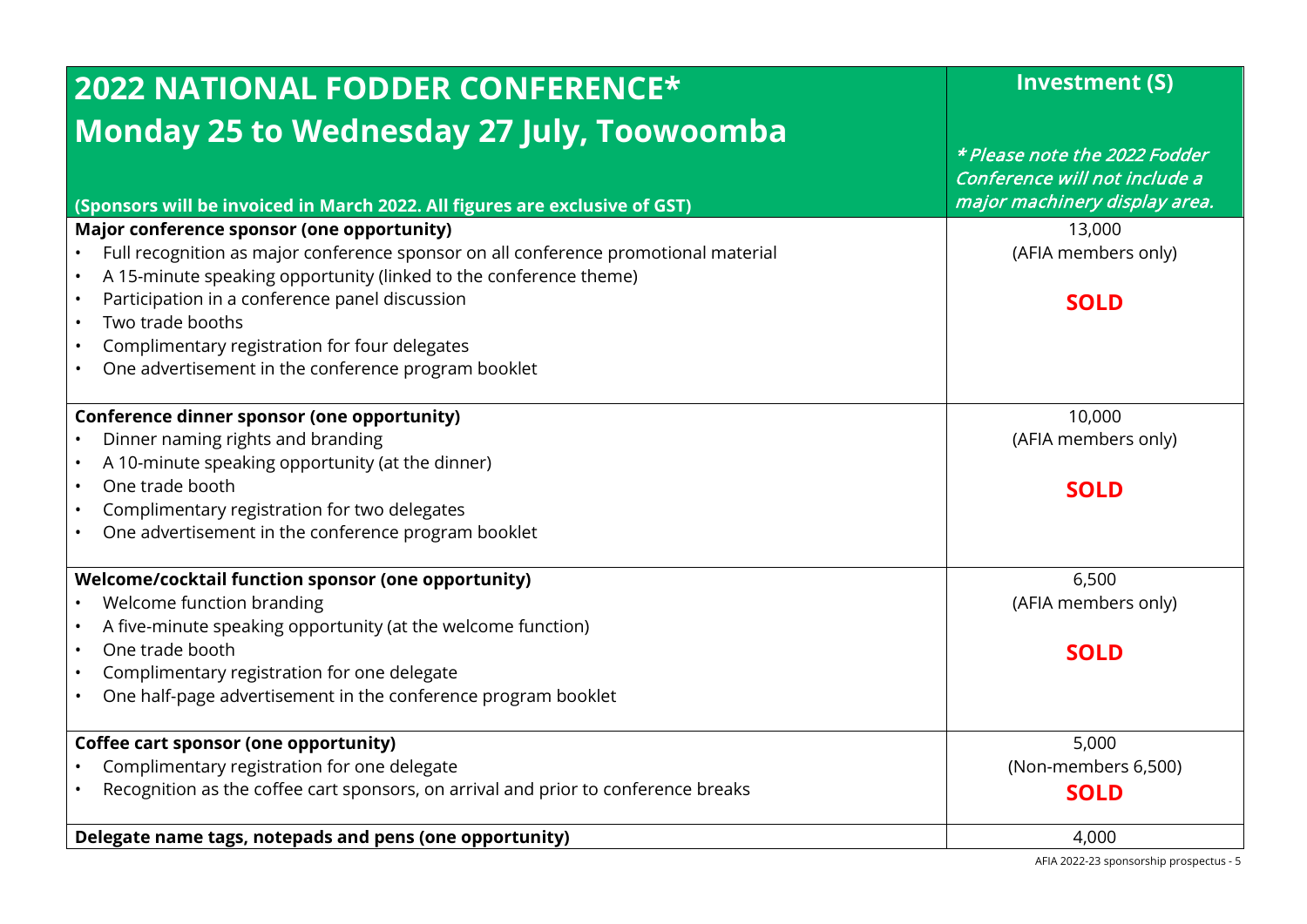| Company logo on delegate name tags, notepads and pens                                               | (Non-member 6,000)  |
|-----------------------------------------------------------------------------------------------------|---------------------|
|                                                                                                     | <b>SOLD</b>         |
| <b>Product launch (two opportunities)</b>                                                           | 2,500               |
| A 10-minute presentation to launch a new product                                                    | (Non-member 4,000)  |
| One half-page advertisement in the conference program booklet                                       |                     |
|                                                                                                     |                     |
| Trade display (Note: the 2022 National Fodder Conference will not incorporate machinery displays)   | 2,500               |
| One trade booth including light, power and basic signage. (Trade booths are 2.4m wide x 1.2 m deep) | (Non-members 3,700) |
| Complimentary registration for one delegate                                                         |                     |
|                                                                                                     |                     |

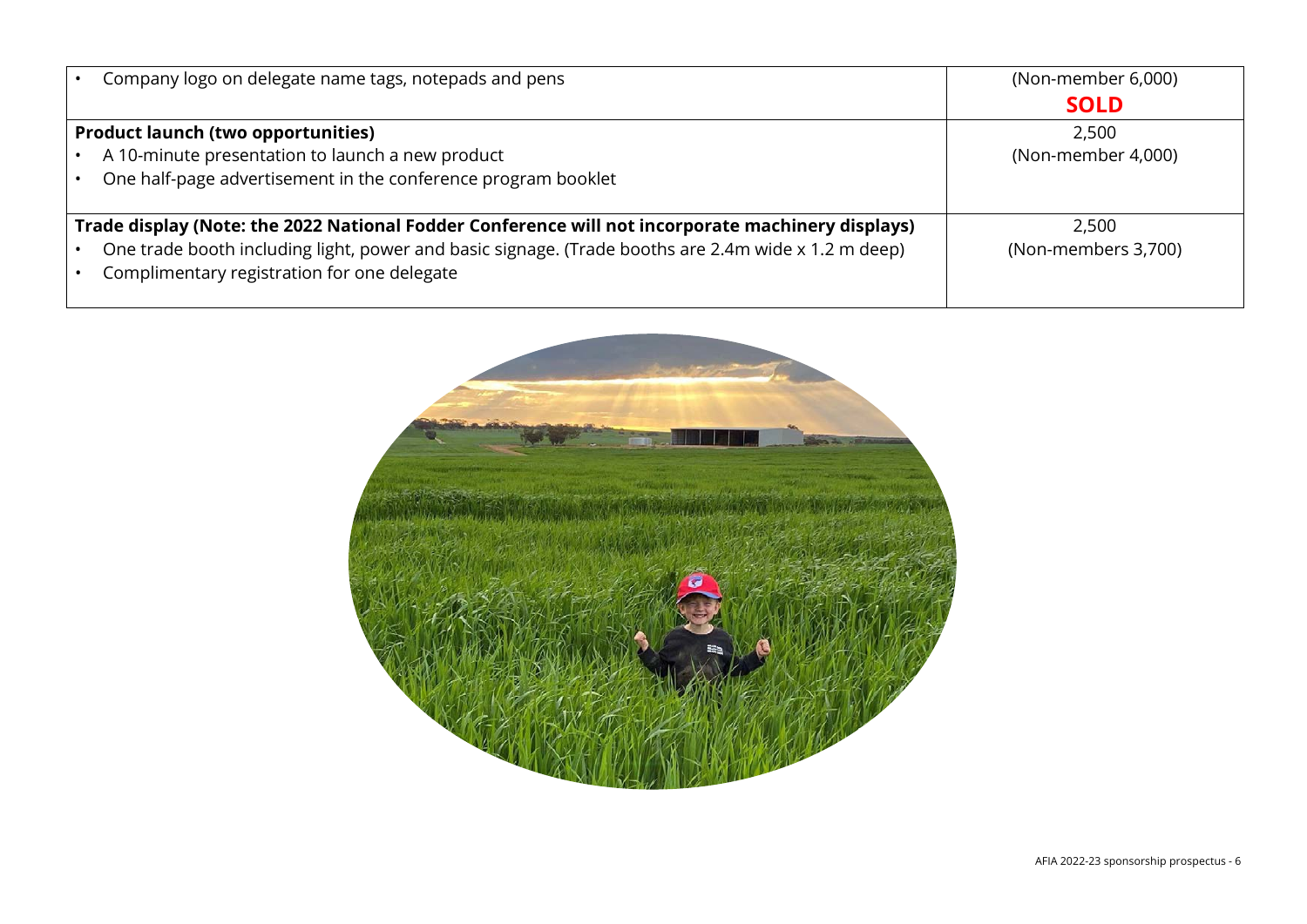| <b>2023 AFIA FODDER FESTIVAL</b>                                                                                                                                              |                     |
|-------------------------------------------------------------------------------------------------------------------------------------------------------------------------------|---------------------|
| <b>March 2023</b>                                                                                                                                                             |                     |
|                                                                                                                                                                               |                     |
| (Sponsors are asked to indicate their preferred sponsorship package on the attached form but will not<br>be invoiced until 1 November 2022. All figures are exclusive of GST) | Investment (\$)     |
| Premium package (seven opportunities)                                                                                                                                         | 5,000               |
| 20-minute paddock demonstration including a facilitated Q&A session with the AFIA Chair                                                                                       | (AFIA members only) |
| 12m x 9m static display<br>$\bullet$                                                                                                                                          |                     |
| 3m x 3m trade booth (including power, fascia signage, trestle table and two chairs)<br>$\bullet$                                                                              |                     |
| Complimentary registration for five attendees<br>$\bullet$                                                                                                                    |                     |
| <b>Standard package</b>                                                                                                                                                       | 3,000               |
| 12m x 9m static display                                                                                                                                                       | (Non-members 5,000) |
| 3m x 3m booth (including power, fascia signage, trestle table and two chairs)<br>$\bullet$                                                                                    |                     |
| Complimentary registration for three attendees<br>$\bullet$                                                                                                                   |                     |
| <b>Basic package</b>                                                                                                                                                          | 1,700               |
| 3m x 3m booth (including power, fascia signage, trestle table and two chairs)                                                                                                 | (Non-members 2,700) |
| Optional upgrade: 3 m x 6 m booth - additional \$500<br>$\bullet$                                                                                                             |                     |
| Complimentary registration for two attendees                                                                                                                                  |                     |
| <b>Product launch (two opportunities)</b>                                                                                                                                     | 2,000               |
| Fifteen-minute presentation to launch a new product<br>$\bullet$                                                                                                              | (AFIA members only) |
| Breakfast sponsor (7.00-8.00am - one opportunity)                                                                                                                             | 3,000               |
| Ten-minute presentation<br>$\bullet$                                                                                                                                          | (AFIA members only) |
| Opportunity to distribute promotional/branded material to breakfast guests                                                                                                    |                     |
| Finale refreshments sponsor (3.30-4.30pm - one opportunity)                                                                                                                   | 3,000               |
| Ten-minute presentation                                                                                                                                                       | (AFIA members only) |
| Opportunity to distribute promotional/branded material to guests                                                                                                              |                     |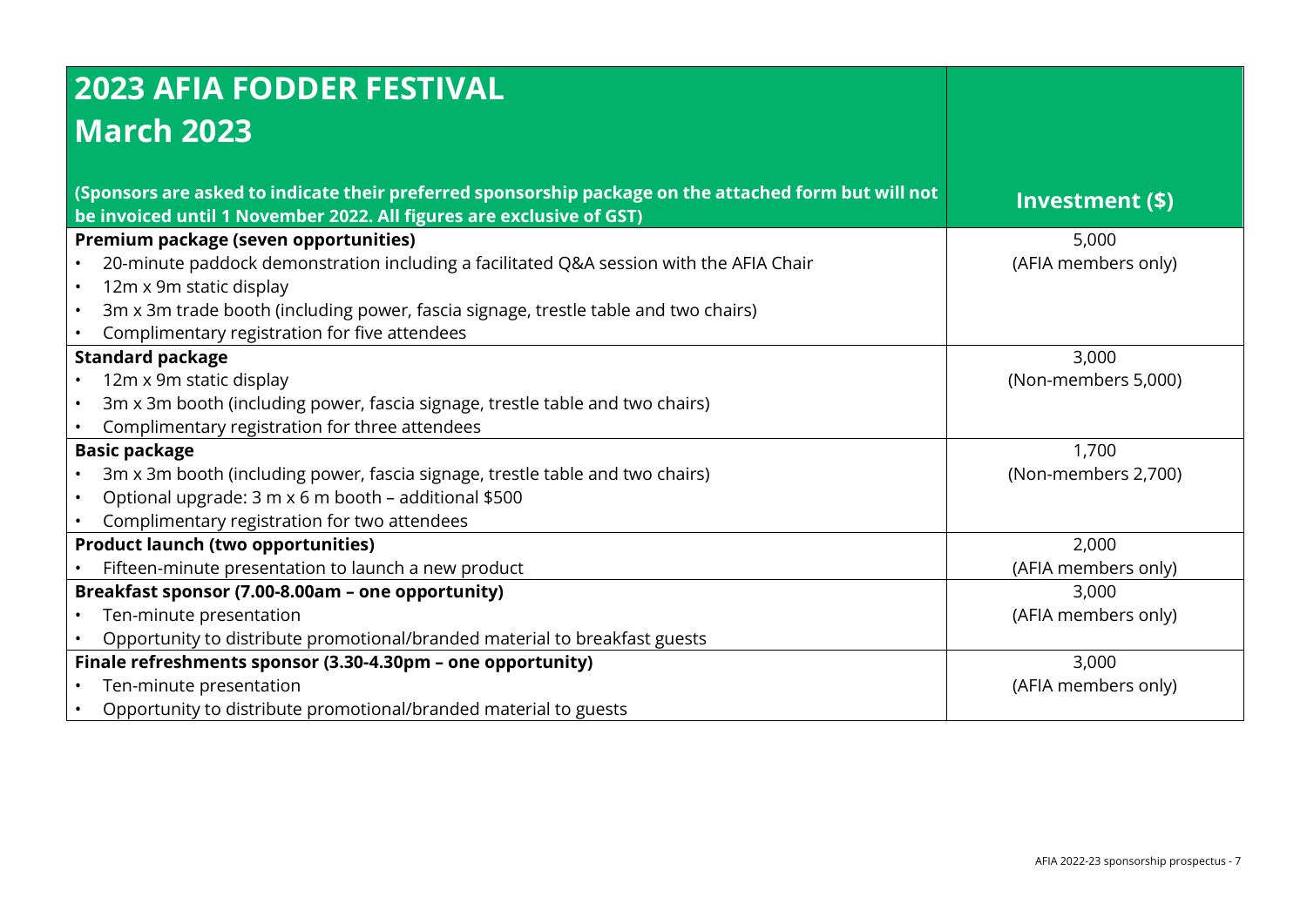| <b>SPONSORSHIP PACKAGE ADD-ONS</b>                                                                     |                    |
|--------------------------------------------------------------------------------------------------------|--------------------|
| (Sponsors will be invoiced in March 2022. All figures are exclusive of GST)                            | Investment (\$)    |
| <b>2022 NATIONAL CONFERENCE - PRE-CONFERENCE TOUR</b>                                                  | 4,000              |
| Branding on pre-conference tour promotion                                                              | (Non-member 6,000) |
| Two tickets on pre-conference tour (Note: pre-conference tour is limited to one bus load of delegates) |                    |
| Opportunity to engage with delegates one-on-one in dedicated environment over two-day period           | <b>SOLD</b>        |
| 2022 AFIA Photo Competition (members only)                                                             | 6,000              |
| Branding on all photo competition promotion (to promote the competition and encourage entries)         |                    |
| Work with AFIA team to develop the competition theme                                                   |                    |
| Provide a representative for the competition judging panel                                             |                    |
| Logo on inside back cover of calendar (with full year calendar)                                        |                    |
| AFIA "Focus on Fodder" Magazine (non-members only. Members receive entitlements in standard            |                    |
| sponsorship packages)                                                                                  | 1,500              |
| Full page advertisement                                                                                | 1,100              |
| Half page advertisement                                                                                | 700                |
| Quarter page advertisement                                                                             |                    |

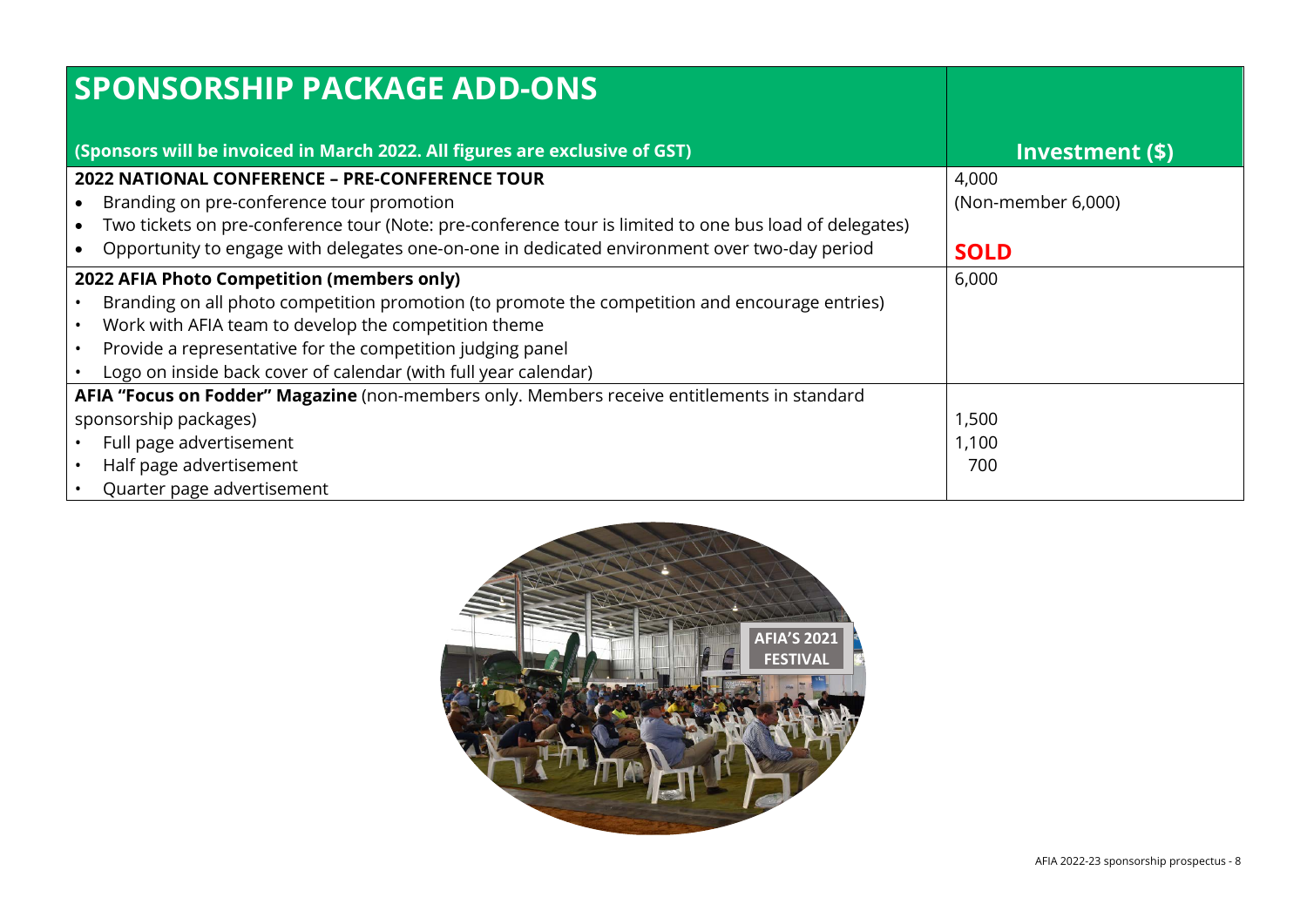

# **2022-23 Sponsorship Booking Form**

| <b>YOUR DETAILS</b>   |  |
|-----------------------|--|
| <b>Name and title</b> |  |
| Organisation          |  |
| <b>Mobile</b>         |  |
| <b>Email</b>          |  |

| <b>STANDARD SPONSORSHIP PACKAGES</b> |                   |                                                     |
|--------------------------------------|-------------------|-----------------------------------------------------|
| Package                              | Investment<br>(S) | <b>Please indicate</b><br>preference $(\checkmark)$ |
| Gold                                 | 14,000            |                                                     |
| Silver                               | 10,000            |                                                     |
| <b>Bronze</b>                        | 4,000             |                                                     |

| <b>PREFERRED PARTNER PACKAGES</b>        |                   |                                                     |
|------------------------------------------|-------------------|-----------------------------------------------------|
| Package (please indicate 'service' area) | Investment<br>(S) | <b>Please indicate</b><br>preference $(\checkmark)$ |
|                                          |                   |                                                     |

| <b>PACKAGE ADD-ONS</b>       |                    |                   |                           |
|------------------------------|--------------------|-------------------|---------------------------|
| Package                      | <b>AFIA MEMBER</b> | <b>NON-MEMBER</b> | <b>Please indicate</b>    |
|                              | Investment (S)     | Investment (S)    | preference $(\checkmark)$ |
| 2022 National Conference -   | 4,000              | 6,000             | <b>SOLD</b>               |
| Pre-conference tour          |                    |                   |                           |
| (one only)                   |                    |                   |                           |
| 2022 Photo competition       | 6,000              |                   |                           |
| sponsor (one only)           |                    |                   |                           |
| Advertisement in AFIA "Focus |                    | Full - 1,500      |                           |
| on Fodder" magazine          |                    | $Half - 1,100$    |                           |
|                              |                    | Quarter - 700     |                           |